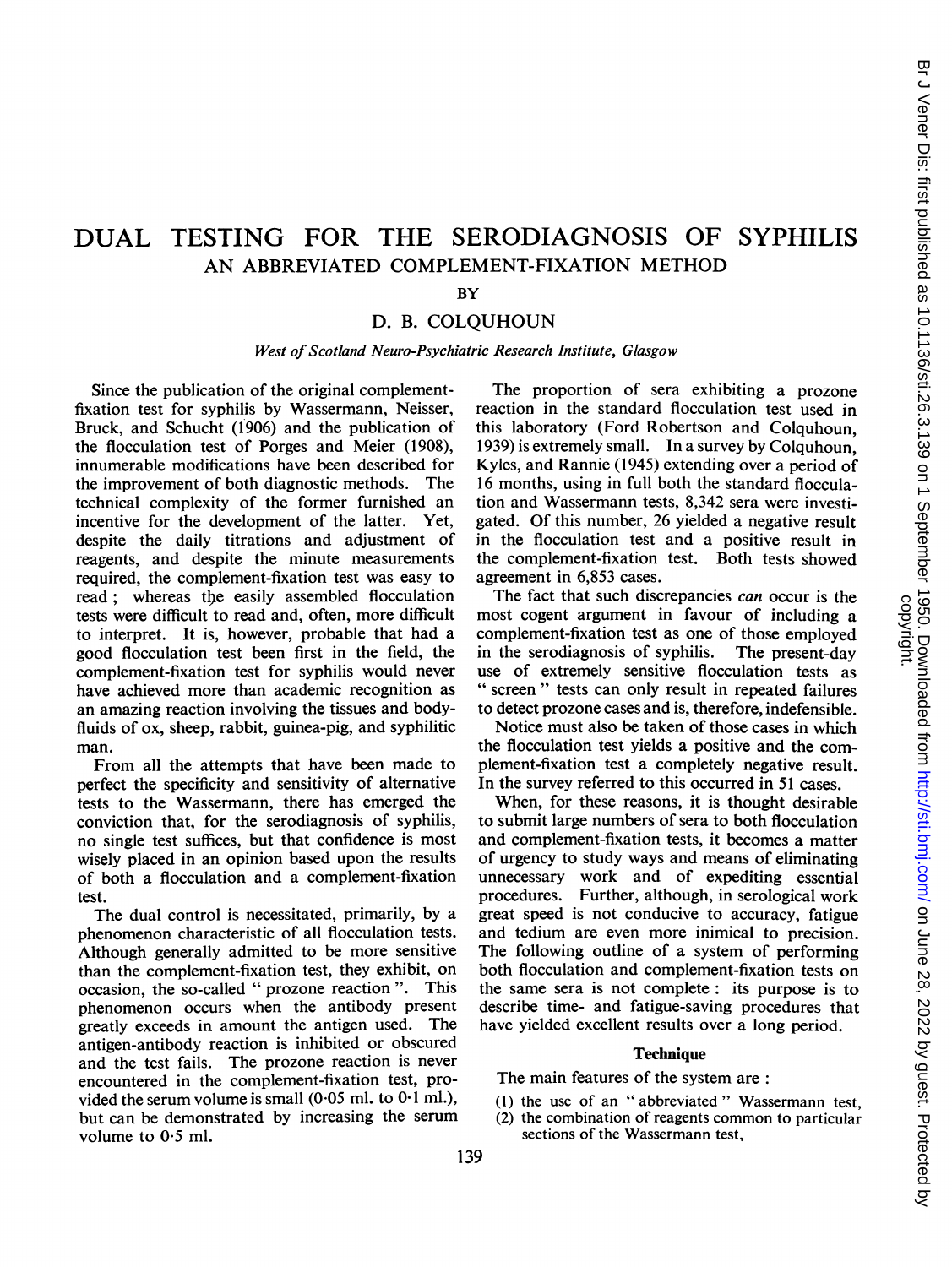(3) a rational system of handling samples and distributing sera.

(1) Abbreviated Wassermann Test.—On the day before the Wassermann test is to be performed, all sera are submitted to the standard flocculation test. The test is read on the following morning and all positive and doubtful sera are submitted to the full Wassermann test. All other sera are submitted to the abbreviated test.

The full test consists of three serum-test tubes and a serum-control tube, containing 2,4,6, and 2 M.H.D. of complement respectively. In the abbreviated test the 4 and 6 M.H.D. tubes are omitted. While serving to eliminate completely the dangers associated with prozone reactions, the abbreviation described effects a considerable saving of time and material, inasmuch as about 80 per cent. of all sera submitted for routine examination are flocculationtest-negative. In the survey by Colquhoun and others (1945), had the abbreviated test been applied as here described, the technical labour would have been reduced by 13,905 tubes, and 69,530 doses of complement would have been saved without any sacrifice of useful information.

(2) Combination of Reagents.—The distribution of undiluted complement in volumes of the order of 0-01 ml. demands extreme accuracy of measurement and nicety of standardization. Failure to add complement to a first-row tube will be reflected, in the result, by an apparent weak-positive reaction.

Harrison and Wyler (1929) and other workers incorporate the complement in saline to standard volumes of mixture which are added to all tubes, after the distribution, to test and control tubes respectively, of serum and saline.

It has been found convenient to incorporate the complement in the antigen suspension for addition to the serum-test tubes and in saline for addition to the serum control tubes, so that in every case a single standard addition of  $0.5$  ml. of the appropriate reagent mixture is made. Using the method of pipetting described later, a skilled worker can make the correct addition of reagent mixture to fifty tubes in two minutes.

(3) Distribution of Sera.-The method of handling sera and reagents that has proved most expeditious will be apparent from the following outline procedure for classifying sera by the standard flocculation test and conducting the Wassermann test.

#### Method

**Specimens.**—Blood specimens are received for test in  $1 \text{ oz}$  wide-mouthed screw-capped bottles.<sup>\*</sup> The wide 1 oz., wide-mouthed, screw-capped bottles.\* mouth facilitates removal of the blood clot.

#### First Day.

Distribution of Sera.-Specimen bottles are assembled in racks holding six rows of ten and are numbered serially.

With a 1-ml. graduated pipette, furnished with rubber tube and quill glass mouthpiece, 0.9 ml. of serum is withdrawn from a specimen bottle. Into the appropriate tubes of the standard flocculation test are delivered 0-3 ml., 0-2 ml., and 0-1 ml. volumes of serum. The remaining 0.3 ml. is delivered into a 3 in.  $\times$   $\frac{1}{2}$  in. tube bearing the same serial number as the specimen bottle from which the serum was withdrawn and held in a metal rack accommodating six rows of ten tubes.

For ease in reading, the pipettes should be marked with a grease pencil at the 0-9-ml., 0-6-ml., 04-ml., and 0-3-ml. graduations. After each specimen has been distributed, the pipette is washed out thrice with 0 85 per cent saline. The rack containing the 0-3-ml. volumes of serum is placed in the refrigerator together with the original specimen bottles. The standard flocculation test is then set up.

#### Second Day.

Complement Titration.-The method is that described by Browning and MacKenzie (1924). A <sup>3</sup> per cent. red-blood-cell suspension, standardized by packed cell volume determination, is sensitized with 5 M.H.D. of immune body. One volume of complement is diluted with three volumes of 0.85 per cent. saline, and 0.01 ml., 0-02 ml., 0-03 ml., 0-04 ml., 005 ml., and 0-06 ml. volumes of the mixture are pipetted into size 3 in.  $\times \frac{1}{2}$  in. tubes. To each tube are added 0-5 ml. 0-85 per cent. saline and 0.5 ml. sensitized red-blood-cell suspension. The tubes are incubated in a water bath for one hour, at  $37^{\circ}$  C. and the test read.

During the incubation period the flocculation test results are read and recorded, and the sera for the complement-fixation test are taken from the refrigerator and inactivated by heating in a water bath at  $56^{\circ}$  C. for 20 minutes.

Setting Up the Wassermann Test.-The racks, holding four rows of ten 3 in.  $\times \frac{1}{2}$  in. tubes, are arranged end to end in a single row on the working bench. Each column of four holes is numbered serially from left to right to correspond to the numbering of the sera tested.

The tubes in the first (front) row each receive 2 M.H.D. of complement, those in the second row 4 M.H.D., and those in the third row <sup>6</sup> M.H.D. The tubes in the fourth (back) row receive 2 M.H.D. of complement: these are the serum control tubes.

In preparing for the Wassermann test, flocculationtest-positive and doubtful sera are allotted four tubes. The remaining sera are allotted two tubes; one in the front row and one in the back row.

Distribution of the Wassermann Test Sera.-A 0.2-ml. graduated pipette is used and is always filled with serum to the 0-2-ml. mark.

After each serum has been distributed the pipette is rinsed out thrice with 0-85 per cent. saline.

<sup>\*</sup> These have been specially made for this laboratory by the United Glass Bottle Manufacturers Company.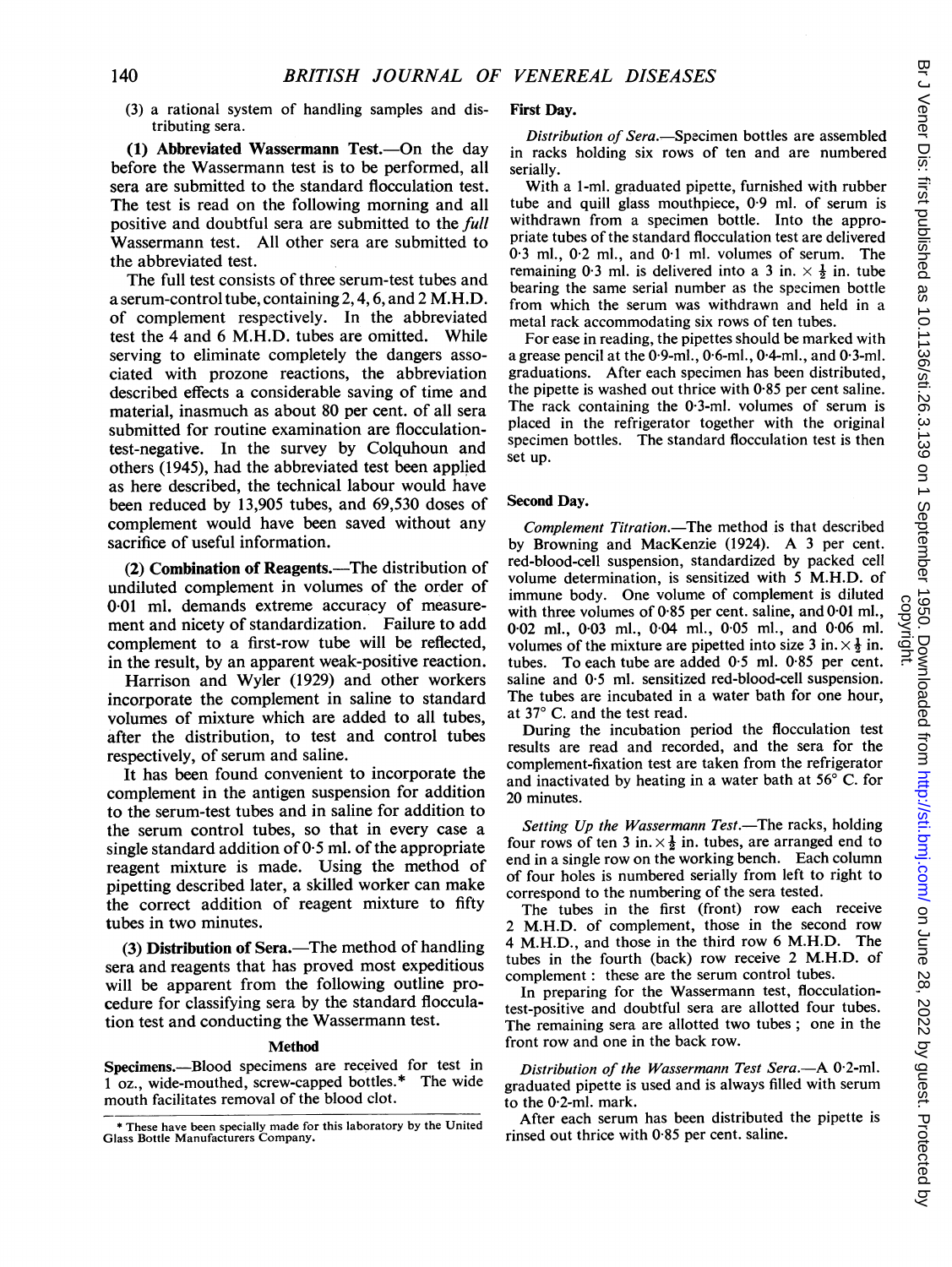All tubes receive 0.05 ml. serum. The excess 0.1 ml. of a two-tube-test serum is discarded before rinsing the pipette.

The above procedure renders it impossible to pipette the same serum twice. Also, if a serum has not been pipetted the omission will be immediately apparent from the volume of that serum in the inactivating tube, viz., 0.3 ml. as compared with the residual 0.1 ml. of sera that have been pipetted.

Antigen Suspension.-The following example illustrates the necessary calculations.

Of 58 sera submitted to the flocculation test, ten have yielded a positive or doubtful reaction. In the abbreviated test, therefore, antigen suspension will be required for  $(58+10+10)=78$  tubes. To allow a "working margin ", antigen suspension must be prepared for a larger number of tubes. Convenient proportions of alcoholic antigen to saline are  $1.5$  ml. of the former to 43\*5 ml. of the latter, yielding sufficient suspension for ninety tubes.

Complement.-Antigen-complement mixtures are prepared for each of the first three rows of tubes so that the tubes in each row shall receive the appropriate dose of complement. The following Table illustrates the calculations required.

| Row                | No.of<br>tubes<br>in row<br>$+2$ | Vol. of<br>undiluted<br>g. p. serum<br>required | Vol. of<br>antigen<br>suspension<br>(or saline)<br>required | Total<br>vol. of<br>reagent<br>mixture |
|--------------------|----------------------------------|-------------------------------------------------|-------------------------------------------------------------|----------------------------------------|
| First<br>2 M.H.D.  | 60                               | 0.01 ml $\times$ 60<br>$= 0.6$ ml.              | $29.4$ ml.                                                  | $30.0$ ml.                             |
| Second<br>4 M.H.D. | 12                               | 0.02 ml $. \times 12$<br>$=0.24$ ml.            | $5.76$ ml.                                                  | $6.0$ ml.                              |
| Third<br>6 M.H.D.  | 12                               | 0.03 ml. $\times$ 12<br>$= 0.36$ ml.            | $5.64$ ml.                                                  | $6.0$ ml.                              |
| Fourth<br>2 M.H.D. | 60                               | 0.01 ml $\times$ 60<br>$= 0.6$ ml.              | Saline<br>29.4 ml.                                          | $30.0$ ml.                             |

**TABLE** 

Complement dose:  $1$  M.H.D. = 0.005 ml. undiluted serum.

The calculation for the fourth row should be performed, and not assumed to be the same as that for the first row. In this way the quantities of reagent used in the two most critical sections of the test receive a double check.

Distribution of Reagent Mixtures.-Antigen-complement mixtures, saline-complement mixture, and sensitized red-blood-cell suspension are all added in 0'5 ml. volumes. As there are always ten tubes in the first and fourth rows of each rack (except, as a rule, the last) exactly 5 ml. of reagent are required for each.

The reagents are added from 5-ml. graduated pipettes furnished with rubber tube and quill glass mouthpiece. Each 0 5-ml. interval is marked with grease pencil in order to facilitate reading. The fact that one filling of the pipette suffices exactly to supply the appropriate reagents to the first and fourth rows of tubes in each rack (except, perhaps, the last) provides a first check upon the correctness of the additions.

Saline-complement mixture is first added to the tubes in the fourth row. The appropriate antigen-complement mixtures are then added to the first, second, and third row tubes in that order. Each rack is shaken and placed in a water bath at 37° C. for  $1\frac{1}{2}$  hours. At the end of this period the sensitized red-blood-cell suspension is added to every tube. When the racks have been shaken thoroughly they are returned to the  $37^{\circ}$  C. water bath for a period of <sup>1</sup> hour, after which the test is read.

### **Summary**

Results obtained by modern, highly-sensitive flocculation tests for syphilis should be checked by submitting the sera to a subsequent, abbreviated complement-fixation test.

Time- and labour- saving devices, e.g. incorporation of antigen and complement in a single reagent mixture, are discussed.

<sup>I</sup> am indebted to Mr. A. W. Armstrong (formerly of this Institute) for assistance in preparation of the manuscript.

#### **REFERENCES**

- Browning, C. H., and Mackenzie, I. (1924). " Recent Methods in the Diagnosis and Treatment of Syphilis ". 2nd ed. Constable, London.
- Colquhoun, D. B., Kyles, W. B., and Rannie, I. (1945).<br>J. Path. Bact., 57, 249.<br>Ford Robertson, W. M., and Colquhoun, D. B. (1939).
- J. ment. Sci., 85, 548.

Porges, O., and Meier, G. (1908). Klin. Wschr., 45, 731. Wassermann, A., Neisser, A., Bruck, C., and Schucht, A.<br>(1906). Z. Hyg. InfecktKr., 55, 451.<br>Wyler, E. J. (1929). Spec. Rep. Ser. med. Res. Coun.,

Lond., No. 129.

# APPENDIX

## PREPARATION AND STANDARDIZATION OF ALCOHOLIC ANTIGEN EXTRACT

Acetone-dried, finely-powdered bullock heart is extracted thrice with ethyl ether (" AnalaR "). Ten grammes of the exhausted powder is extracted for 10 days with 100 ml. ethyl alcohol (" AnalaR" or equivalent) and filtered. The filtrate is made up to 100 ml. with ethyl alcohol and 0.2 g. cholesterol added. Solution of the cholesterol is effected by warming the mixture on a water bath at  $55^{\circ}$  C. For diluting the antigen a  $0.2$  per cent. alcoholic solution of cholesterol is used.

141